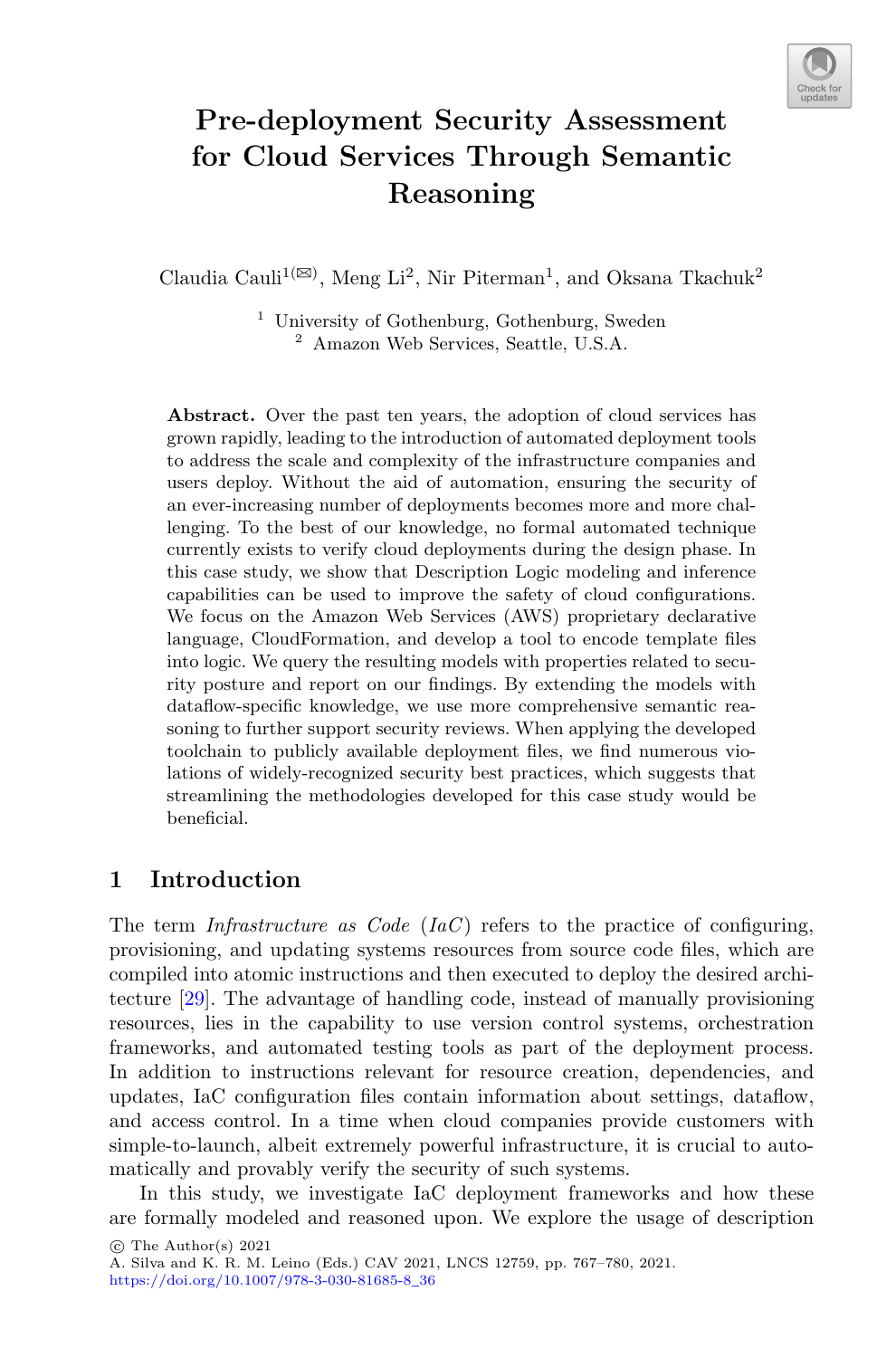logics (DLs) as a conceptual-modeling formalism that is expressive, decidable, and equipped with mature tooling. We argue that formal reasoning techniques applied to deployment templates are an immensely valuable tool for developers and security engineers by substantially aiding the automation of time-consuming security reviews; helping them to detect complex logical errors at earlier stages; and, containing the costs that finding and fixing security issues at later stages would cause. As the prevalence of cloud infrastructure increases, in addition to experts, automated reasoning tools could benefit inexperienced users as well.

**System Studied.** We focus on the Amazon Web Services proprietary IaC tool, CloudFormation, the first to be introduced at a large scale, over ten years ago. AWS, cloud provider within Amazon, serves millions of customers worldwide. These include private businesses as well as government, education, nonprofit, and healthcare organizations. While the cloud provider is responsible for the faithful deployment of the customers' desired configurations, it is the customer's duty to make sure that these comply with the security requirements of their business context. Few management tools of this scale exist. Notable mentions are Terraform [\[37\]](#page-12-1), Microsoft Azure's *Resource Manager* [\[28\]](#page-12-2), Google Cloud's *Deployment Manager* [\[19\]](#page-12-3), and the recently introduced OASIS standard TOSCA [\[6](#page-11-0)].

**Goal of Study.** Our goal is to improve the quality of the security analyses that are performed over IaC configurations pre-deployment; and by doing so, their overall security. With this study, we investigate the application of description logics to the formalization and reasoning over IaC deployments. In particular, we are interested in three aspects: *(i)* whether proposed cloud configurations comply with security best practices, *(ii)* how to aid customers in building more secure infrastructure *before* deploying it, and *(iii)* to what extent formal automated techniques can support manual pre-deployment security reviews.

**Challenges.** Little research has been done so far on the possibility to formalize IaC languages, and no research has been done to devise a logic that is well-suited to reason about cloud infrastructure. By nature, cloud infrastructure interacts with an open environment that is, at best, only partially known. In particular, external-facing APIs and users participate in these interactions. By design, cloud services allow for the composition of smaller components into large infrastructure, the complexity of which creates a challenge with respect to security. Our models should capture the connectivity of resources, the flow of information that spans across multiple paths, and the rich security-related data available in IaC configuration files. This is further complicated by the need for a query language for verification and falsification, able to express that mitigations must be present (vs. may be absent), and security issues must be absent (vs. may be present). Importantly, we need practical tools that support the implementation of all these parts and that can scale to real-world IaC configurations.

**Our Contribution.** We provide a framework to encode IaC into description logic, and investigate its effectiveness in answering configuration queries and reasoning about dataflow, trust boundaries, and potential issues within the system. Specifically, we test DLs reasoning capabilities to infer new facts about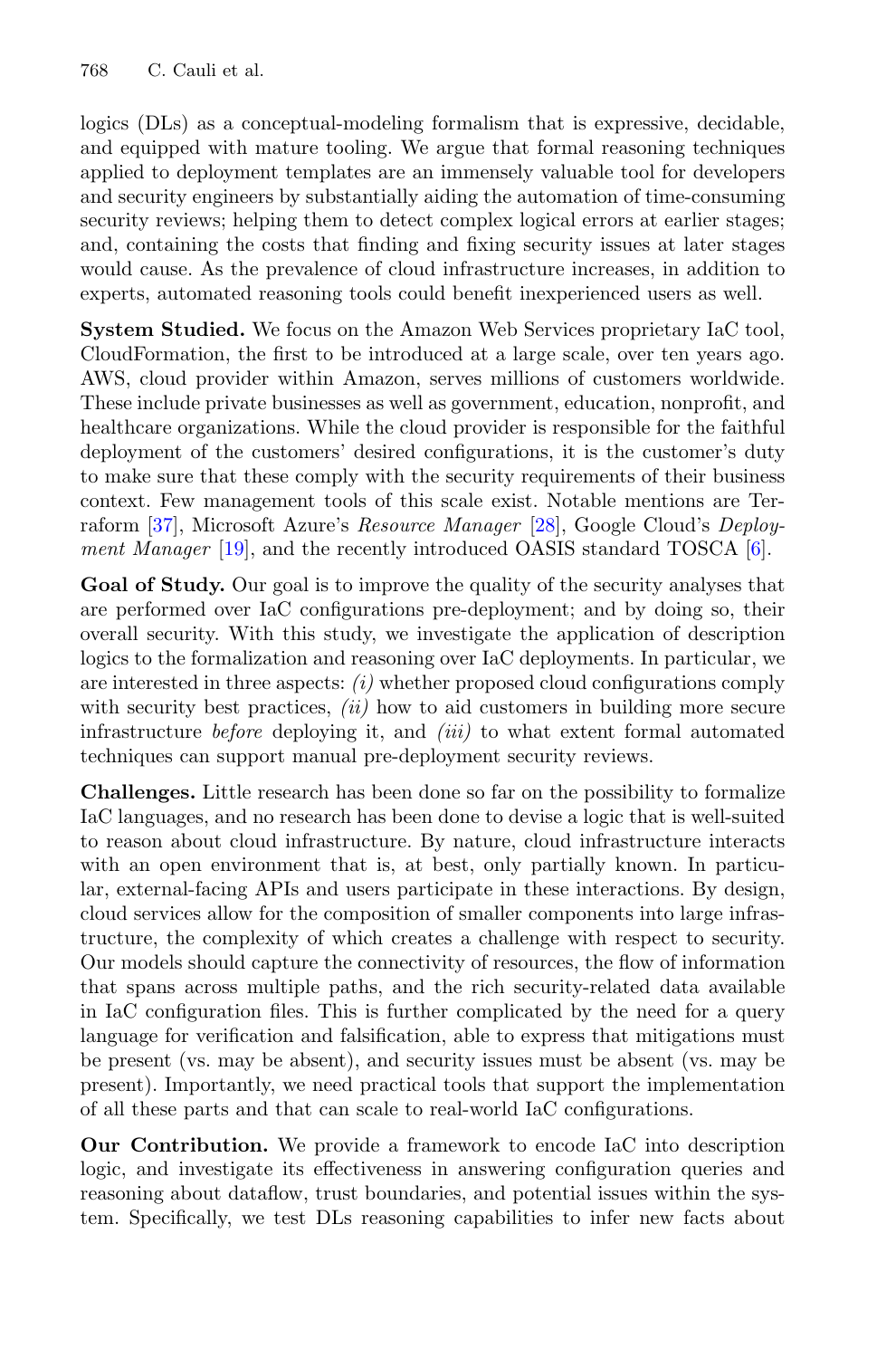underspecified resources (such as those not included in a given deployment but used by it) and leverage DLs *open-world assumption* to perform verification and refutation, depending on the property being checked. We formalize additional security knowledge that allows for checking system-level semantic properties; i.e., properties that consider the nature of the cloud environment and more complex reachability over an *inferred* graph representation of the infrastructure.

Throughout the study, we make four novel contributions: (*i*) the formalization and logical encoding of AWS CloudFormation (Sect. [3\)](#page-3-0); (*ii*) a technique to express security properties (Sect. [4\)](#page-4-0); (*iii*) the experimental evaluation of encoding and query times, accounting for the most common security issues that we found over publicly available IaC templates (Sect. [5\)](#page-5-0); and (*iv*) an extension that enables semantic dataflow reasoning (Sect. [6\)](#page-7-0). Our tool is implemented in Scala and available online [\[14](#page-11-1)]. We include preliminaries in Sect. [2;](#page-2-0) discuss related work in Sect. [7;](#page-9-0) and conclude in Sect. [8.](#page-10-0)

#### <span id="page-2-0"></span>**2 Preliminaries**

**Description Logics.** DLs are a family of logics well suited to model *relationships between entities*. They provide the logical foundation of the well-known *Web Ontology Language* [\[20,](#page-12-4)[23](#page-12-5)[,32](#page-12-6)], for which extensive tool support exists (e.g., the Protégé editor and off-the-shelf reasoners such as FaCT, HermiT, and Pellet [\[18](#page-12-7)[,30](#page-12-8),[36,](#page-12-9)[39\]](#page-12-10)). We introduce the description logic ALC [\[1,](#page-11-2)[24](#page-12-11)[,34](#page-12-12)], *Attributive Logic with Complement*, and two additional features that are relevant for our study.  $ALC$  formulae are built from symbols from the alphabets  $N_C$ , of atomic concept names;  $N_R$ , of role names; and  $N_I$ , of individual names. These are the DL equivalents of FOL unary predicates, binary predicates, and constants, respectively.  $\mathcal{ALC}$  concept expressions are built according to the grammar:

$$
C, D ::= \bot \mid \top \mid A \mid \neg C \mid C \sqcup D \mid C \sqcap D \mid \exists r.C \mid \forall r.C
$$

where A is an atomic concept from the set  $N_C$ ; C, D are possibly complex concepts; and r is a role from the alphabet  $N_R$ . Terminological knowledge is represented via general concept inclusion axioms  $C \square D$ . As an example, in the remainder of this paper we will refer to two standard axioms that enforce the domain and range of binary relations:  $\textsf{dom}(r, C) \equiv \exists r. \top \sqsubseteq C$  and  $\textsf{ran}(r, C) \equiv \exists r^- . \top \sqsubseteq C$ . Assertional knowledge is represented via concept assertions  $C(a)$  and role assertions r(a, b). In this paper, we will use three additional operators: *inverse roles*, *functionality constraints*, and *complex role inclusions*. The first, denoted  $r<sup>−</sup>$ , encodes the converse of the binary relationship  $r$ . The second enforces binary relationships to be functional. The third, written  $r \circ s \sqsubseteq t$ , establishes that the chaining of the two relationships  $r$  and  $s$  implies the relationship  $t$ , and can be used to implement transitivity (when  $r = s = t$ ). A model of a DL knowledge base is an interpretation  $\mathcal{I}$ , over a domain  $\Delta$ , that satisfies all the axioms and assertions contained and implied by the knowledge base. For the purpose of our application, we leverage two classical inference problems: *satisfiability* and *instance retrieval*, whose full definitions are found in standard textbooks [\[2,](#page-11-3)[3\]](#page-11-4).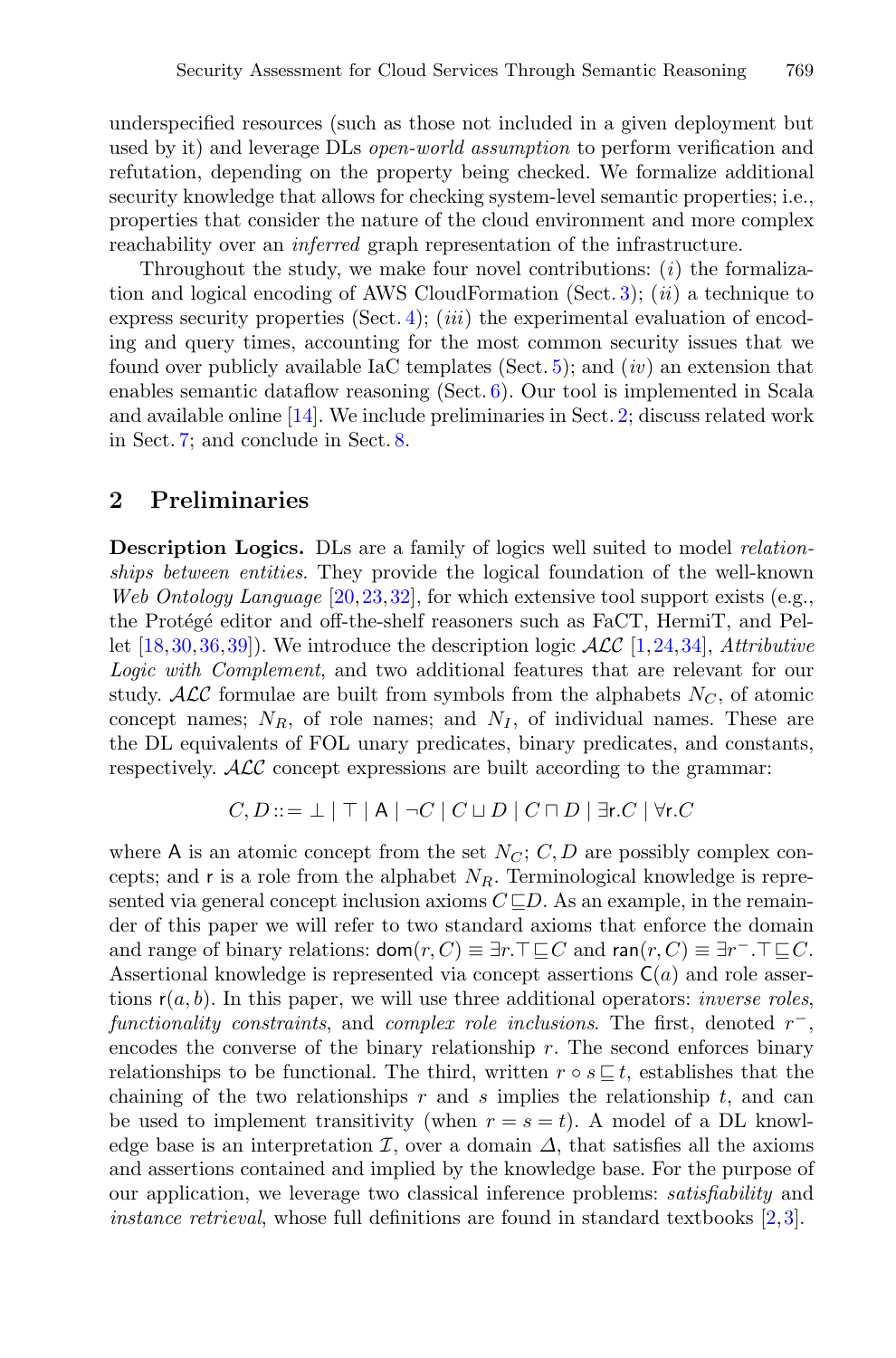<span id="page-3-3"></span>**AWS CloudFormation.** AWS CloudFormation, cfn, provides users with a declarative programming language and a framework to provision and manage over 500 *resources* spread across 70 *services* [\[15\]](#page-11-5).[1](#page-3-1) Services are products such as storage, databases, and processors, and their interface is implemented through resources, which are the actual modules that users declare and deploy. Their declaration is done by writing one or more so-called *CloudFormation Templates* (JSON-formatted configuration files). Within a template, users configure settings and communication of the desired resource instances. As an example, let us consider one of the most widely known storage products within AWS: the Simple Storage Service S3 (also illustrated in Listings [1.1](#page-3-2) and [1.2\)](#page-4-1). The CloudFormation interface for S3 consists of two resources: S3::Bucket and S3::BucketPolicy. A Bucket is a single unit of storage whose properties include encryption, replication, and logging settings, which can be viewed as the bucket's own configuration parameters. They could also be *references* to other resources that are connected to the current one, e.g., the unique ID of another bucket where logs are stored. A BucketPolicy is a resource that links an access control policy to a bucket. All the properties that can be instantiated and the structure of resource-types such as S3::Bucket and S3::BucketPolicy are given in the *CloudFormation Resource Specification* [\[15\]](#page-11-5). The *resource specification* is a collection of files that prescribe resource properties and their allowed values. Provided that a *configuration file* is valid with respect to the specifications, an IaC deployment environment compiles it into instructions that are then executed to provision the requested resources in the correct dependency order and with the desired settings.

## <span id="page-3-0"></span>**3 Formalization and Encoding of IaC Deployments**

While setting up this case study, we found it convenient to come up with a formalization, of both IaC resource specifications and IaC configuration files, to use as an intermediate representation during the encoding process. This was also needed since we could not find suitable research in the area (although some preliminary research on IaC formalization does exist: e.g., the PhD thesis in [\[12\]](#page-11-6)). As mentioned in Sect. [2,](#page-3-3) users consult the *resource specifications* to find out what fields and values are allowed when declaring a resource. Intuitively, these provide a sort of type-

```
"ResourceType":
"S3::Bucket": {
  "Properties":{
    "BucketName" : "String",
    "LoggingConfiguration": {
      "Type": "LoggingConfiguration",
      "Required": false } ... }} ,
"PropertyTypes": ...,
"S3::Bucket .LoggingConfiguration":{
  "Properties": {
    "DestinationBucketName":{
      "Type": "String",
      "Required": false },
    "LogFilePrefix":{
       "Type": "String",
      "Required": false }}}
```

```
Listing 1.1. S3::Bucket specification
```
system, or JSON schema, against which *configuration files* must validate. Configuration files contain the resource declarations of the instances that the user wishes to deploy. Let us illustrate this with some examples. Listing [1.1](#page-3-2) shows a snippet of the S3::Bucket resource-type specification. In addition to the main

<span id="page-3-1"></span> $<sup>1</sup>$  As of August 2020, exact number is Region-dependent.</sup>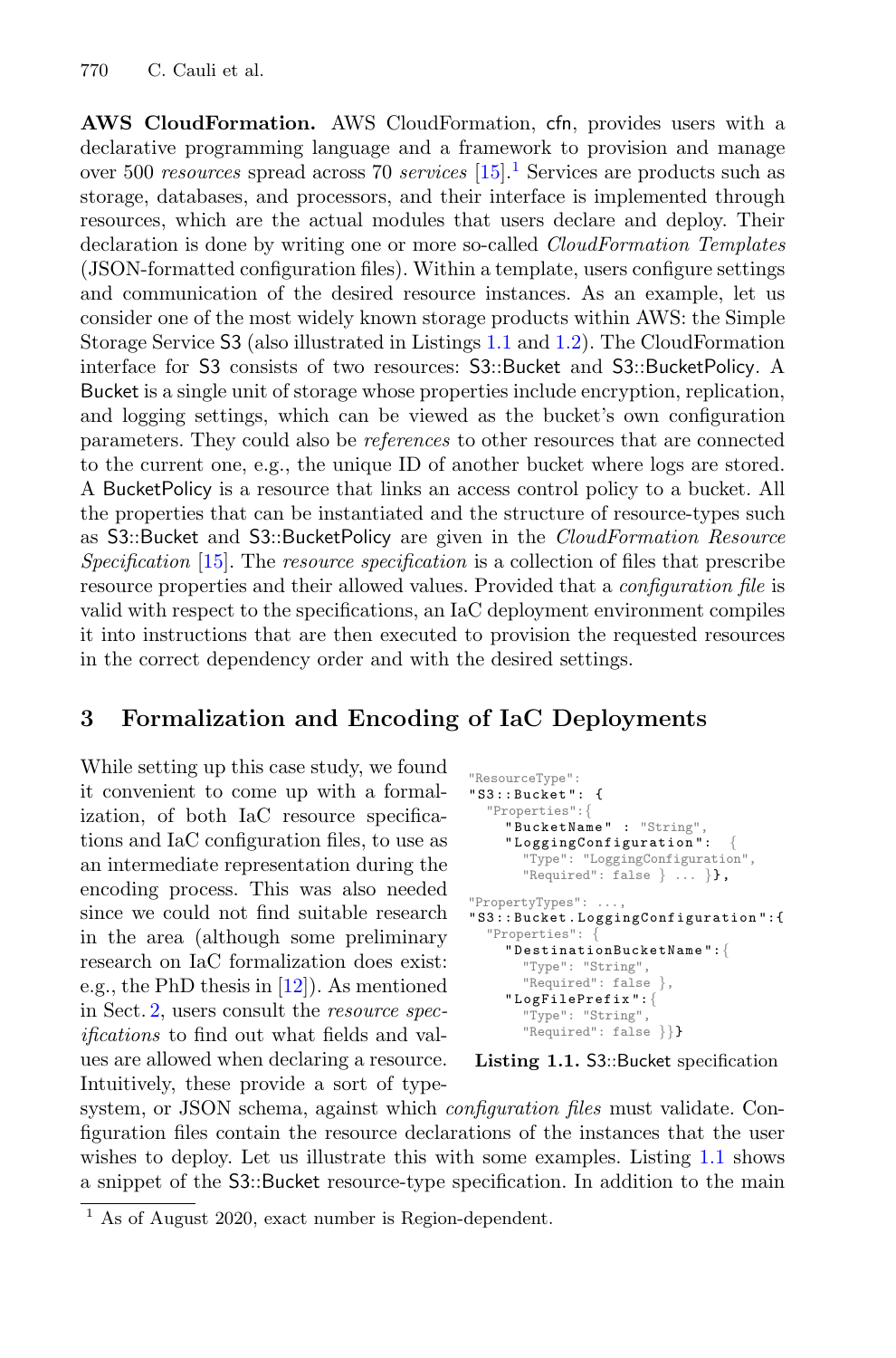resource type, the specification includes definitions for its subproperties, their types, and whether these are required. Although the example only shows string properties, in general, allowed properties values range over objects, arrays, and primitive types such as integers, doubles, longs, strings, and booleans. Listing [1.2,](#page-4-1) on the other hand, shows a common usage scenario of the S3 storage service, where a bucket with basic configuration is used to store the desired data. The instance has logical ID ConfigS3Bucket, is of type S3::Bucket, and specifies two top-level properties, BucketName and LoggingConfiguration. It is easy to see that this instance declaration validates against the resource specification of Listing [1.1.](#page-3-2) This snippet is taken from one of the benchmark deployments evaluated in Sect. [5](#page-5-0) (StackSet 15) and, incidentally, it violates a security best practice: "no bucket should store its own logs." Such formalization has been instrumental to capture infrastructure configurations, resources settings and inter-connections, and to precisely and automatically encode it into DL.

*Encoding.* We translate IaC specifications into DL terminological knowledge, and IaC configurations into assertional knowledge. The conceptual modeling features needed to model the former include axioms to define *domain* and *range* of properties, *requiredness*, and *functionality*. These give us enough expressivity to infer qualities of nodes that are under-

<span id="page-4-1"></span>



specified, such as those that are referenced by a template but not declared in it (e.g., already deployed and running elsewhere), whose configuration is unknown. To give readers an intuition of the encoding procedure, let us look at the equation below, which contains some of the axioms and assertions generated by the translation of the code in Listings [1.1](#page-3-2) and [1.2.](#page-4-1)

```
Spec_{\text{S3::Bucket}} = \{ \text{ dom}(bucketName, BUCKET), \text{ ran}(bucketName, String), \}(Funct bucketName), ..., dom(destinationBucket, LOGCONFIG),
                   ran(destinationBucket, BUCKET), ... }
```

```
Config = { BUCKET(ConfigS3Bucket), bucketName(ConfigS3Bucket, "ConfigStore"),
           loggingConfig(ConfigS3Bucket, x), destinationBucket(x, ConfigS3Bucket),
           logFilePrefix(x, "config-bucket-logs") }
```
#### <span id="page-4-0"></span>**4 Security Properties Specification**

We group properties into three categories that reflect their high-level meaning: *security issues*, *mitigations*, and *global protections* to security concerns. We view these in analogy to *must* and *may* specifications, which one would use to express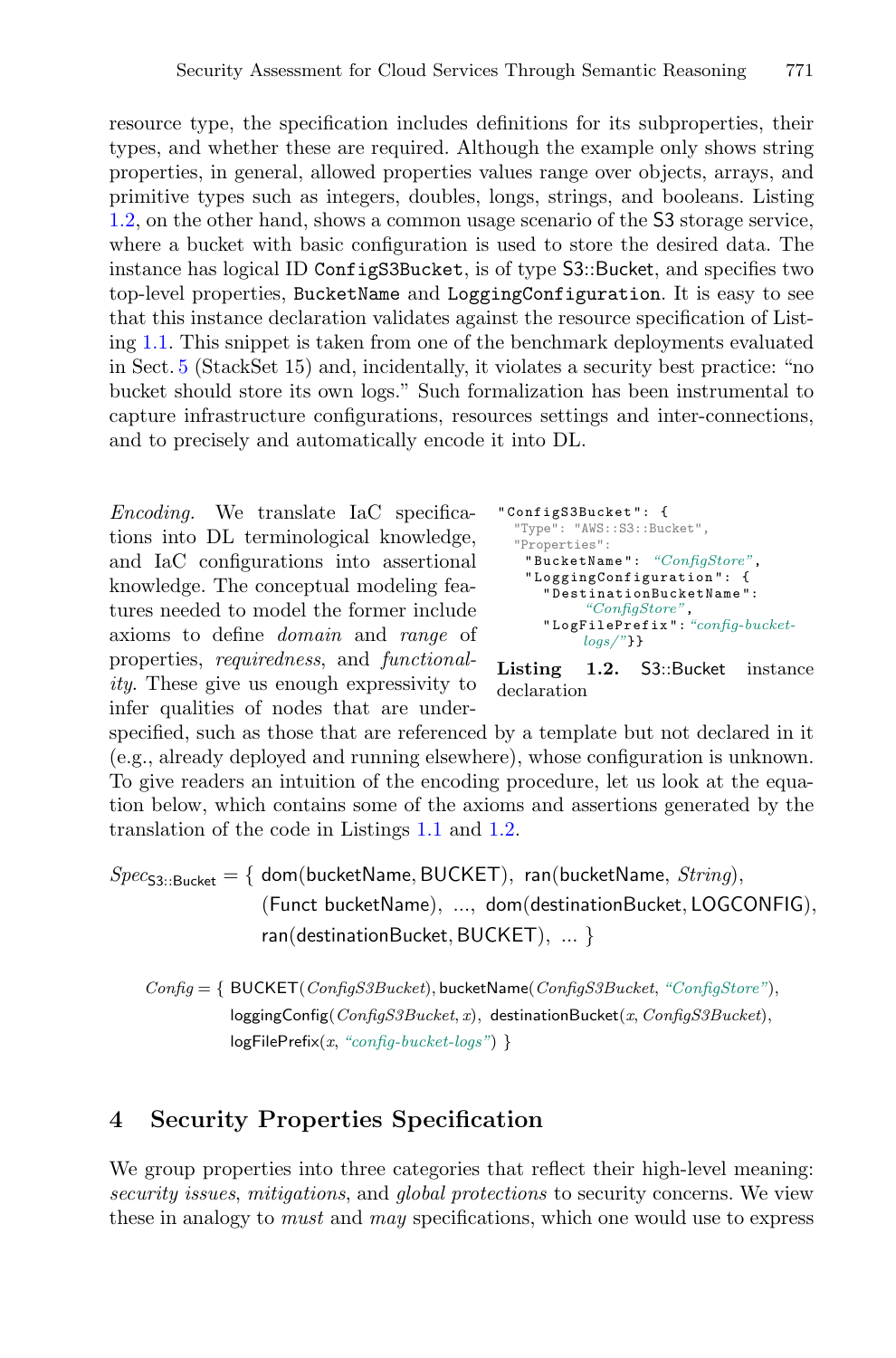that an issue may be present (vs. must be absent) or that a protection must be in place (vs. may be missing). Each property type is matched to a corresponding query structure, which aids the translation of security requirements into formal specifications and implements different fail/pass logics. Queries are written as description logic expressions whose outcome can be one of UNSAT, SAT with no instance found  $(SAT/0)$ , and SAT with instances  $(SAT/+)$ . These are achieved by running a satisfiability check, possibly followed by an instance retrieval call.

*Mitigations* are configurations of single resources that reduce the likelihood of a security event. In order to pass, these checks must be verified. Examples are:

- M1 *"All buckets must keep logs,"*
- M2 *"Only buckets that host websites can have a public preset ACL,"* and
- M3 *"Data stores must have backup or versioning enabled."*

*Security Issues* are configurations that potentially increase exposure to security concerns. In order to pass, these checks must be falsified. Examples are:

- I1 *"There may be a bucket that is not encrypted,"*
- I2 *"Encrypted bucket that sends events to a not-encrypted queue,"* and
- I3 *"There may be a networking component that opens all ports to all."*

*Global Protections* are more general mitigations, applied on single resources or as configuration patterns, whose presence and proper configuration ensures protection over the system as a whole. Examples are:

P1 *"There is an alarm configured to perform an action when triggered,"* and P2 *"There is a configuration recorder logging changes to the infrastructure."*

We refer the reader to the repository in  $[14]$  for the properties specification files.<sup>[2](#page-5-1)</sup>

# <span id="page-5-0"></span>**5 Application to Existing Infrastructure**

We now discuss the application of our approach to real-world IaC deployments. We analyze AWS CloudFormation specification and configuration files, showing that the approach is practical, scalable, and identifies potential security issues.

*Operation of the Tool.* We develop a tool that performs three main tasks. First, the encoding of the cfn resource specifications into formal models (*Resource Terminologies*).<sup>[3](#page-5-2)</sup> Second, the encoding of the actual cfn configuration files, also called *StackSet*, into formal models (*Infrastructure Model*). Third, inference and query answering for a set of predefined queries. We use the OWLApi [\[22\]](#page-12-13) for the encoding phase, and JFact [\[39](#page-12-10)] as the inference engine.

<span id="page-5-1"></span><sup>2</sup> [https://tiny.cc/PropertiesSpecifications.](https://tiny.cc/PropertiesSpecifications)

<span id="page-5-2"></span><sup>&</sup>lt;sup>3</sup> Available here: [https://tiny.cc/ResourceTerminologies.](https://tiny.cc/ResourceTerminologies)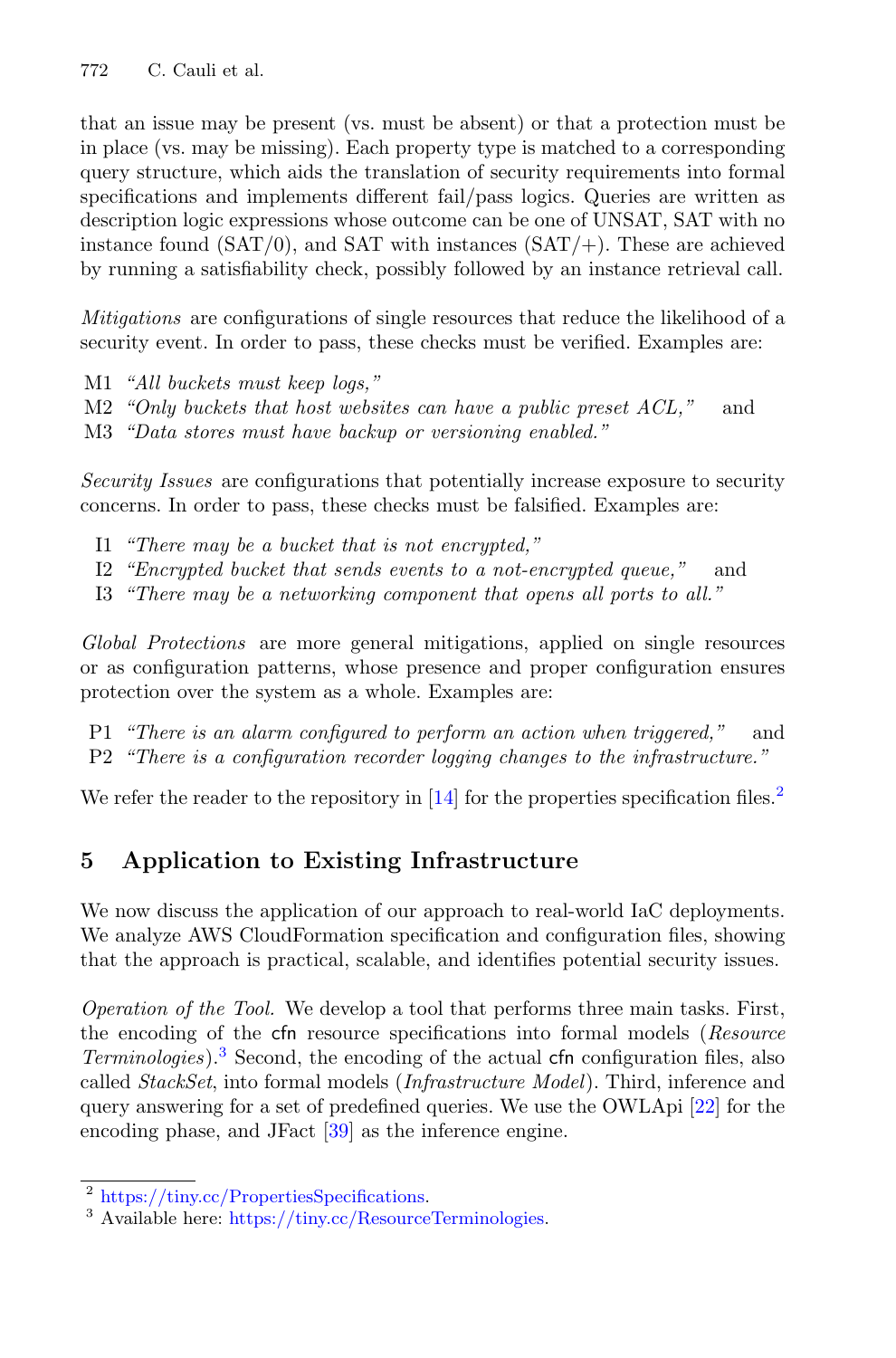| ID | N   | ${\cal N}_{RT}$ | <b>ENC</b> | $N_{\alpha}$ | <b>INF</b> | USAT | SAT <sub>0</sub>         | SAT+     |
|----|-----|-----------------|------------|--------------|------------|------|--------------------------|----------|
| 05 | 6   | 6               | 44.53      | 814          | 30.64      | 0.67 | $\overline{\phantom{0}}$ | 2.46     |
| 11 | 8   | 8               | 79.22      | 917          | 37.09      | 0.72 | $\overline{\phantom{0}}$ | 2.86     |
| 03 | 10  | 7               | 59.94      | 886          | 35.65      | 0.64 | 2.23                     | $1.56\,$ |
| 09 | 10  | 9               | 76.33      | 940          | 38.66      | 0.68 | 5.03                     | 2.96     |
| 02 | 11  | 8               | 76.73      | 1194         | 49.99      | 0.85 | 2.66                     | 2.02     |
| 01 | 16  | 7               | 94.95      | 1007         | 43.38      | 0.66 | 3.96                     | 1.83     |
| 08 | 19  | 8               | 87.66      | 1051         | 50.93      | 0.78 | 5.40                     | 3.23     |
| 10 | 30  | 9               | 89.07      | 1177         | 71.23      | 0.86 | 2.62                     | 2.08     |
| 06 | 30  | 12              | 102.00     | 1666         | 108.30     | 1.05 | -                        | 4.91     |
| 12 | 31  | 21              | 185.06     | 2798         | 301.61     | 4.99 | 24.93                    | 36.43    |
| 13 | 51  | 32              | 241.17     | 3835         | 608.09     | 7.16 | 38.56                    | 47.93    |
| 14 | 73  | 31              | 264.56     | 4143         | 847.36     | 2.83 | 51.36                    | 19.20    |
| 15 | 79  | 21              | 313.40     | 4596         | 901.18     | 2.86 |                          | 17.55    |
| 04 | 132 | 33              | 363.58     | 4834         | 2100.85    | 2.94 | 162.95                   | 23.21    |
| 07 | 508 | 21              | 1005.46    | 10161        | 15834.14   | 7.34 | 40.86                    | 13.52    |
|    |     |                 |            |              |            |      |                          |          |

<span id="page-6-0"></span>**Table 1.** Evaluation results (mean times in millisec).

*Experimental Setup.* We run our tool on 15 CloudFormation StackSets openly available on GitHub. Regarding metrics, we define the infrastructure size as the numbers of both declared resources  $(N)$  and their types  $(N_{RT})$ . The latter determines which *resource terminologies* are imported into the final encoded model and thus influences its size, measured in number of logical axioms  $(N_{\alpha})$ . The smallest StackSet has 6 resources and 6 resource types, the largest has 508 resources and 21 resource types. We implement 50 properties from the ScoutSuite collection [\[35](#page-12-14)] that are applicable at design time and, thus, over IaC deployment files. Of the 50 properties, 29 are *mitigations*, 18 are *security issues*, and 3 are *global protections*. We conduct our evaluation on an Intel Core i5 with 16 GB RAM and perform warmup runs and clear the heap before each measurement. This tuning helps to minimize the impact of just-in-time compilation and to reduce the likelihood of garbage collection during the measured benchmark runs.

*Results Evaluation.* The average compilation time of the entire cfn resource specifications (542 files) was 940 ms. Table [1](#page-6-0) reports the results of our experimental evaluation. StackSets are sorted by number of resources. For each, we measure the time taken by the stackset encoding (ENC), inference (INF), and query answering task (grouped by outcome: UNSAT, SAT with no instances, and SAT with instances). As we can see from the table, the encoding time increases with the infrastructure's size, producing larger models that require longer inference times. Average query answering times increase accordingly. UNSAT queries have shorter average answering times than those evaluating to  $SAT/0$  or  $SAT/$ + (UNSAT proofs are found before a SAT outcome can be deduced). In addition,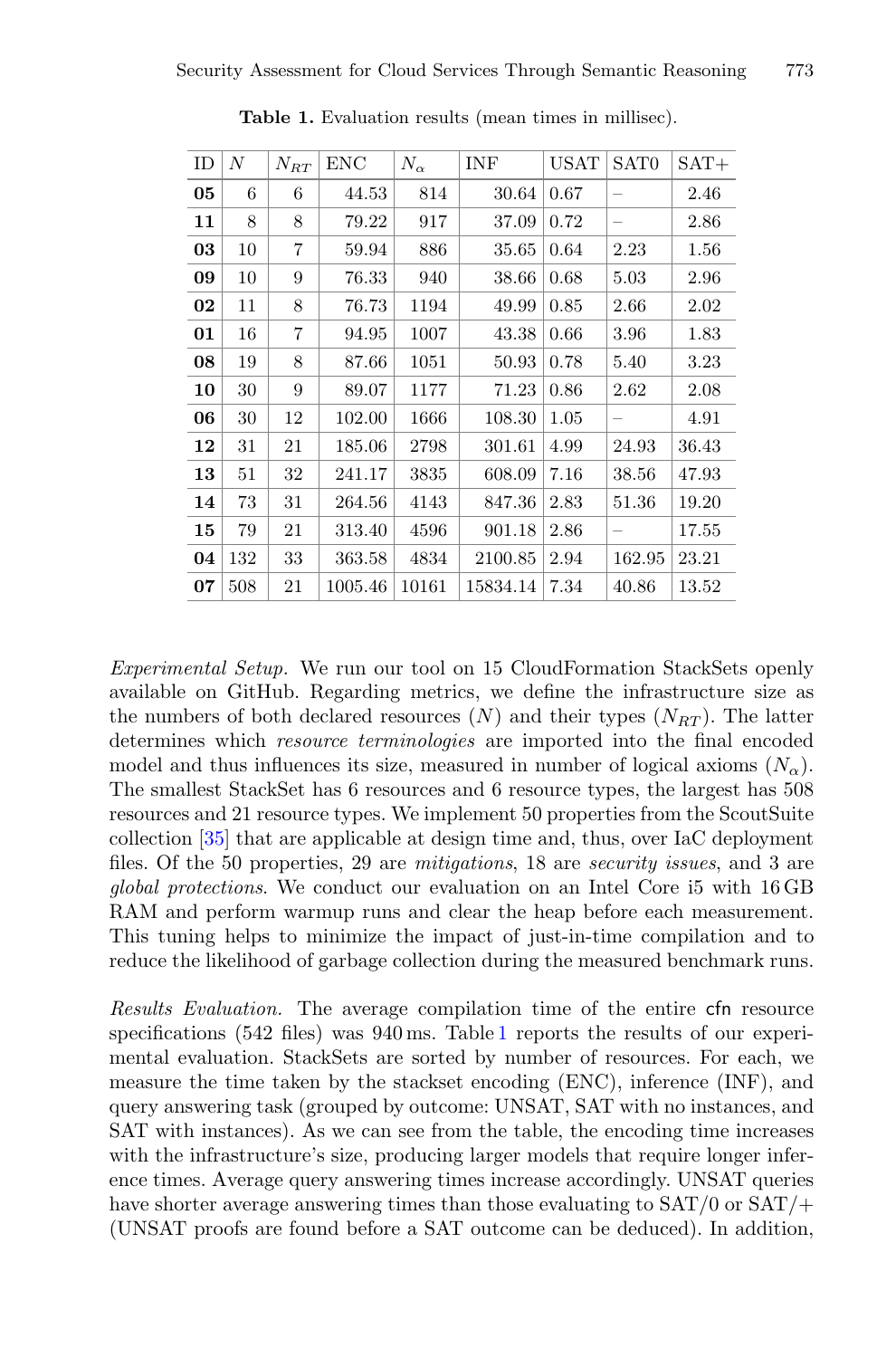once a query is proved SAT, we invoke a procedure for *instances retrieval* to determine whether satisfying instances are present or not. The specific infrastructure configuration and its size are the main influencing factors of query answering times. Considering that the average template has about 50–100 resources, and templates having 100–500 resources are rare, the results suggest that our approach scales to real-world IaC templates. For example, StackSet **04** has 132 resources, is encoded in 363 ms, classified in 2.1 s, and has a max average perquery time of 162 ms. Assuming a pool of 100 checks to be run, the automated modeling and verification of such an infrastructure would take, in the worst-case, around 18 s.

#### **5.1 Found Security Issues**

Across all 15 deployments, we run  $15 \times 50 = 750$  checks: 608 pass and 142 fail. Of the 142 failing checks, 73 do not return any instance and 69 return one or more instances (i.e., they fail with a SAT/+ outcome). Such a difference is due to the nature of the single check and its definition of failure. A *global protection* check fails when no instance implementing the protection is found; a *security issue* check fails whenever is possible (SAT/0 or SAT/+); and a *mitigation* check fails when no instance is found. We consider  $SAT/$  findings particularly important, as they do not only witness a potential security issue but also an actual misconfiguration. In particular, the  $69 \text{ SAT}/+$ -failing checks fail on 239 resource instances, with the most found issues being:

- *Missing or misconfigured encryption* 131
	- *Missing or misconfigured logging* 46
- *Missing or misconfigured versioning/backup/replication* 44
	- *Missing User password reset requirement* 12
		- *Misconfigured authorization* 3
		- *Misconfigured networking configuration* 3

The 73 findings returning no instances fall into two groups: the absence of any monitoring or alarming system is very frequent, as is the dependency on external resources whose security posture cannot be assessed.

> *Absent global monitoring/alarming/logging protection* 41 *Usage of external resources with unknown configuration* 32

## <span id="page-7-0"></span>**6 Semantic Reasoning About Dataflows**

To conclude our study, we manually craft two proof-of-concept models of terms related to cloud security (ontologies). We use these to extend the formalization of the CloudFormation IaC specification that was automatically generated by our tool. Such domain-specific ontologies formalize several common cloud terms,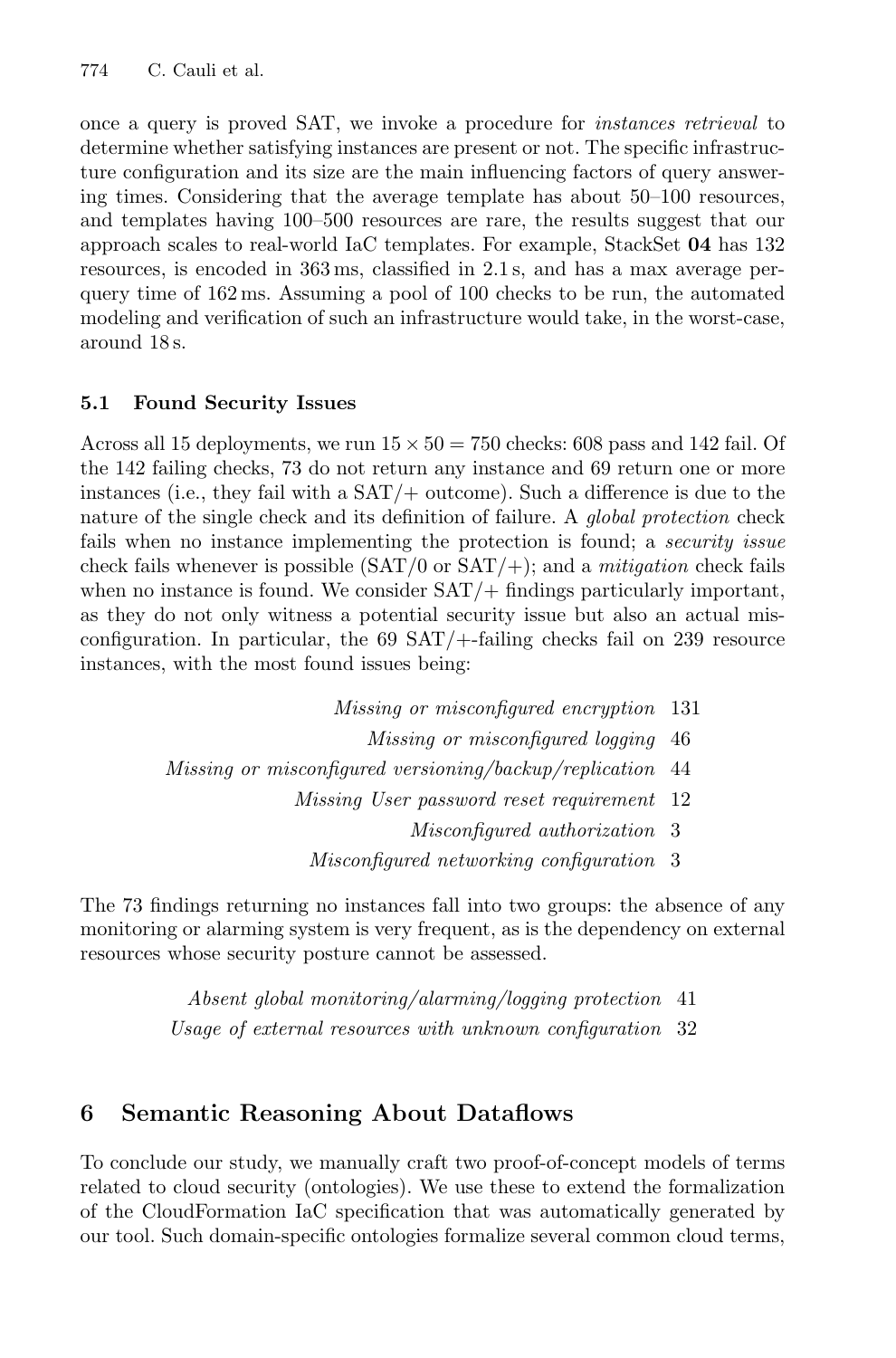```
"CustomerData": {
"Type": "AWS::S3::Bucket",
  "Properties": {
    "LoggingConfig": {
       "DestinationBucket": "
            AccessLog" }}},
"TopicSubscription":{
"Type": "AWS::SNS::Subscription",
  "Properties": {
    "Endpoint": "devs@mail",
    "Protocol": "email",
    "TopicArn": "AccessTopic" }}
                                              "TestData": {
"Type": "AWS::S3::Bucket",
                                                "Properties": {
                                                  "LoggingConfig": {
                                                     "DestinationBucket": "
                                                          AccessLog" }}},
                                              "AccessLog": {
"Type": "AWS::S3::Bucket",
                                                "Properties": {
                                                  "NotificationConfig" : {
                                                     "TopicConfig" : {
                                                       "Topic":"AccessTopic" }}}},
                                              "AccessTopic": {
"Type": "AWS::SNS::Topic" ... }
```
<span id="page-8-0"></span>**Fig. 1.** Sample template: accounts *prod* (left) and *test* (right).

such as account, deployment, authenticated and unauthenticated users; generic dataflow terms, such as storage, process, nodes, and flows of different kind; and service-specific dataflow terms. By adding these on top of the underlying IaC formal specification, we can reason about the higher-level business logic and reachability of the infrastructure, and we can abstract it and visualize it in a more convenient way. This is where the full inference power of description logics comes into play. Such an inference power would be hard to achieve with an alternative encoding (e.g., using a modal logic). Let us illustrate how this technique is applied to system-level analyses of interest for a security review: *dataflow* and *trust boundary* analyses. A trust boundary is a portion of a system whose components trust each other and where data can securely flow. Multiple trust boundaries may exist within one system. Dataflows that travel across boundaries may introduce security issues and should be carefully reviewed. In Fig. [1,](#page-8-0) we see an example of such a situation, where the infrastructure is deployed across two accounts, *prod* and *test*, sharing resources AccessLog and AccessTopic. In our encoding, we use the so-called DLs *inclusion* axioms to rewrite properties that (when chained) imply the existence of a more general relation and to infer additional characteristics of nodes. For example, in the following list axioms 2– 7 formalize the relationships of *"logging to"* and *"sending notifications to"* a resource, which imply the existence of a *transitive dataflow* between nodes; and axioms 8–9 allow to infer that the node *devs@mail* is an external node.

| Logging Config $\circ$ Destination Bucket $\sqsubseteq$ logs To                          |     |  |  |  |  |  |
|------------------------------------------------------------------------------------------|-----|--|--|--|--|--|
| TopicArn <sup><math>-</math></sup> $\circ$ Endpoint $\sqsubseteq$ sendsNotifications     | (2) |  |  |  |  |  |
| Notification Config $\circ$ Topic Config $\circ$ Topic $\sqsubseteq$ sends Notifications |     |  |  |  |  |  |
| $logsTo \sqsubseteq$ dataflow                                                            | (4) |  |  |  |  |  |
| sends Notifications $\sqsubset$ dataflow                                                 | (5) |  |  |  |  |  |
| dataflow $\circ$ dataflow $\sqsubset$ dataflow                                           | (6) |  |  |  |  |  |
| $\exists$ Protocol. $\{$ "email"} $\sqsubseteq \forall$ Endpoint.EmailAddress            | (7) |  |  |  |  |  |
| $EmailAddress \sqsubset ExternalNode$                                                    | (8) |  |  |  |  |  |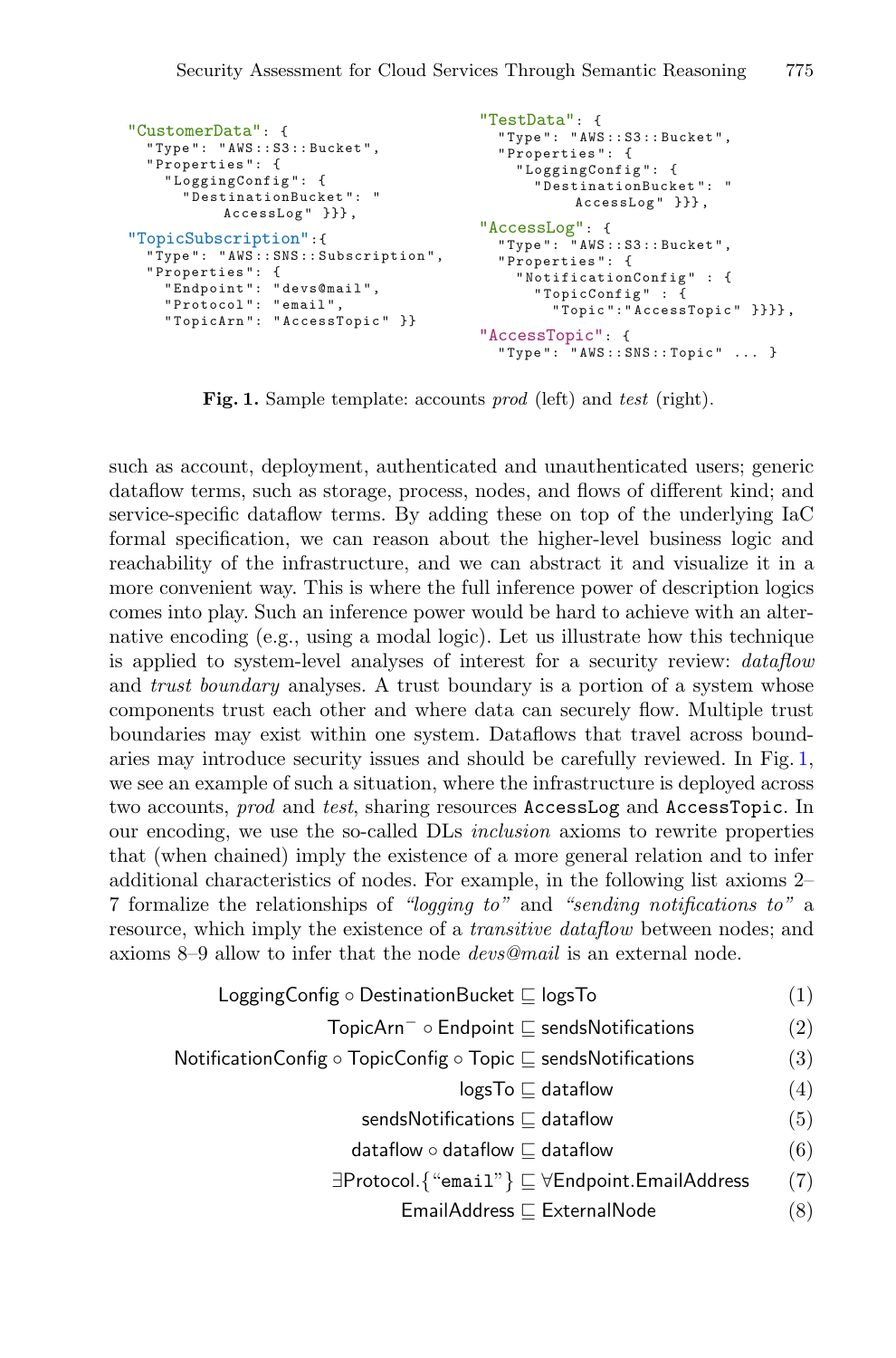This encoding enables us to compute a succinct dataflow diagram from the reasoned IaC configuration (see Fig. [2\)](#page-9-1), and to formally verify properties that usually require a manual analysis of the infrastructure and its underlying graph representation. E.g., the question, *"can data flow from the customer-data bucket to the outside?"* can now be formalized as a DL formula and, using a

reasoning engine, the existence of a dataflow that starts on the *customerdata* bucket and reaches the *devs@mail* node can now be inferred. We note that, due to the structure of the TopicSubscription resource, this dataflow could not have been detected with simple reachability analysis on a graph built without the aid of semantic reasoning. Moreover, the dataflow diagram highlights another potential



<span id="page-9-1"></span>**Fig. 2.** Dataflow extracted from Fig. [1](#page-8-0)

source of information leakage: testers being exposed to customer access information. This needs to be mitigated by enforcing the proper trust boundaries, in particular, by adding a dedicated access log storage for *customer-data* bucket in the *prod* account.

## <span id="page-9-0"></span>**7 Related Work**

To the best of our knowledge, the problem of formally verifying the design of a cloud infrastructure in its entirety has not been addressed before. Formal reasoning techniques have been successfully applied to different aspects of the cloud, e.g. networks and access policies [\[4,](#page-11-7)[5](#page-11-8)[,7](#page-11-9),[16\]](#page-11-10). Non-formal tools exist that recommend and run checks against *already deployed* resources [\[13](#page-11-11)[,35](#page-12-14)], or scan IaC templates [\[10,](#page-11-12)[11](#page-11-13)[,38](#page-12-15)] for syntactical patterns violating security best practices. These checks overlap considerably and can be expressed in our framework as well. The disadvantages of such tools are that checks are local to single components, can be performed only post-deployment, need complex configurations, access permissions, or even manual interaction. The CFn-Linter [\[10](#page-11-12)] has a rule-based component that users can extend with custom syntax checks, but none of the rules currently available focus on security. The CFn-nag linting tool [\[11\]](#page-11-13) checks compliance to best practices only locally to the single resources; e.g., it cannot detect issues such as *"there is an events queue, receiving from a bucket with critical functionality, that may not be encrypted"* or *"there might be a user that is shared by multiple policies"* (which would go against the *least privilege* principle); as well as including in its analysis external resources that are referenced by the template being linted.

Regarding our choice of logic, large-scale configuration problems have been tackled with description logic before [\[26](#page-12-16)[,27](#page-12-17)]. Simpler first-order logic formulas with operators to represent object-oriented interface relationships could be used to model IaC specifications. However, such an encoding would only partially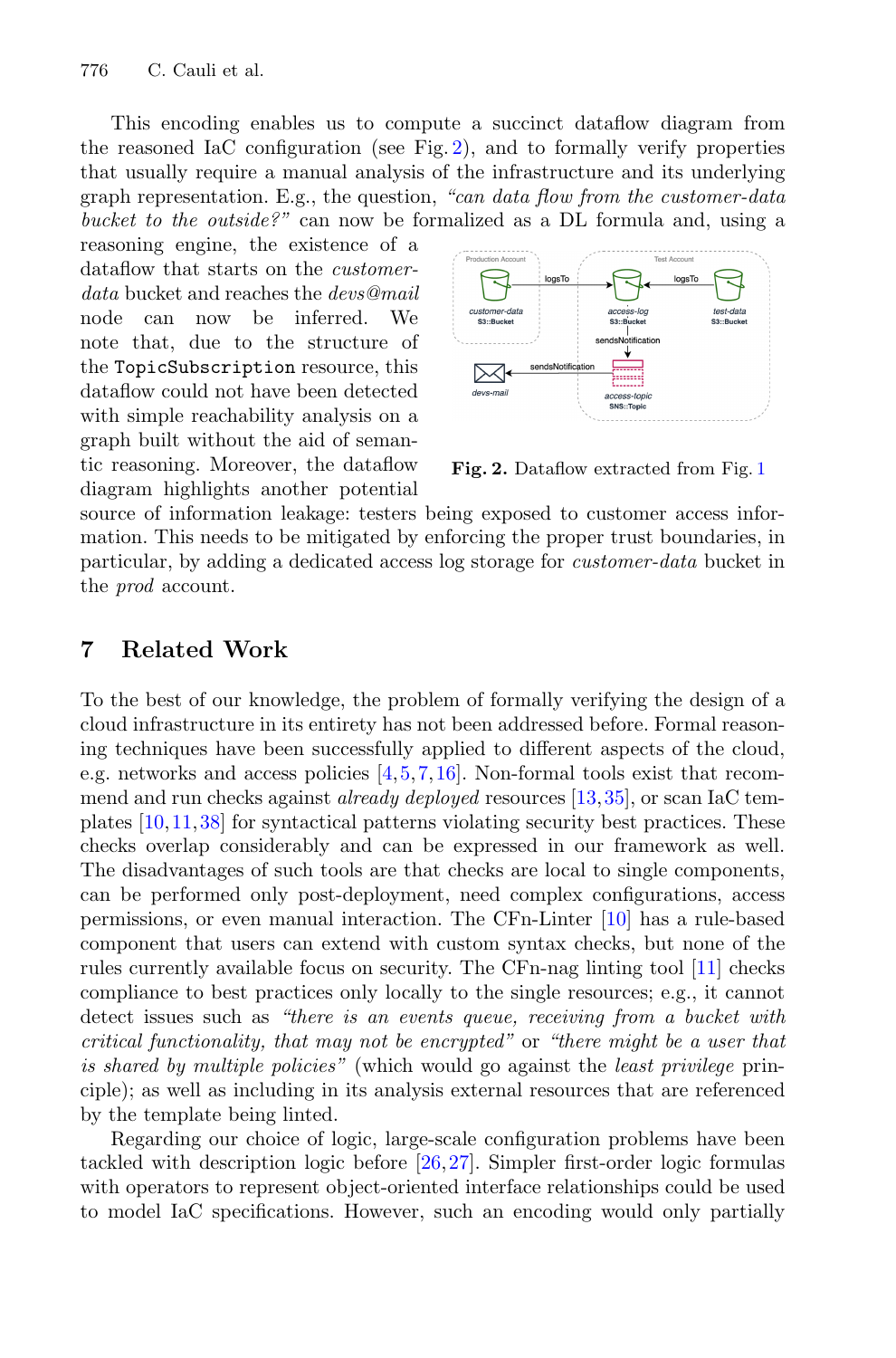solve our problem, which is more complex because our overall goal is to do formal semantic analyses (e.g., dataflow and threat modeling). Semantic-based approaches, even DL-based, are being used to do conceptual modeling of security engineers' expertise with the provable and explainable inference capabilities of logics. As an example, we refer the reader to the OWASP *"Ontology-driven Threat Modeling"* project [\[31](#page-12-18)] that aims at the formalization of security-related knowledge in the context of different types of computer systems by means of description logic ontologies. In contrast to logic programming languages, such as Datalog, DLs inherently support functionality axioms and the existence of anonymous individuals within a domain that is assumed to be open. These are supported out-of-the-box without the need for an additional, more complex, axiomatization or encoding. In particular, we took advantage of DL's openworld assumption to implement, in our properties encoding, verification and falsification. Another alternative to DLs as a modeling language would be to use 3-valued models with labels on states and transitions and apply model checking [\[8](#page-11-14)[,9](#page-11-15)]. However, expressive branching-time logics [\[25](#page-12-19),[33\]](#page-12-20) have not been studied in the context of 3-valued models and we are also not aware of tool support at the level available for  $\text{DLs}$  (cf.  $[17,21]$  $[17,21]$ ).

#### <span id="page-10-0"></span>**8 Conclusion and Future Work**

Throughout this case study, we investigated the usage of description logicsbased semantic reasoning to evaluate the security of cloud infrastructure predeployment. We encoded Amazon Web Services' Infrastructure as Code specifications and configurations into description logic models and verified the presence and absence of potential security issues. We showed how this approach enables deeper system-level analyses such as dataflow analysis. All results can be generalized to other existing IaC tools. While working on this project, we interacted with developers on two occasions. First, for the benchmark templates used in our experimental evaluation, we contacted the owners, told them about the misconfigurations, and discussed potential security implications. Second, within AWS, security engineers use a technique based on this paper for security reviews of AWS products before they are launched, helping developers fix real issues pre-deployment. In the process, we received valuable feedback that we used for improving precision and reducing the number of false-positive results. We plan to continue researching for an even better-fitting description logic formalism, query language, three-valued semantics, and decision procedures for verification and falsification of properties relevant to security analyses, such as dataflows, trust boundaries, and threat modeling.

**Acknowledgements.** This research is supported by the ERC consolidator grant D-SynMA under the European Union's Horizon 2020 research and innovation programme (grant agreement No. 772459) and by Amazon Web Services.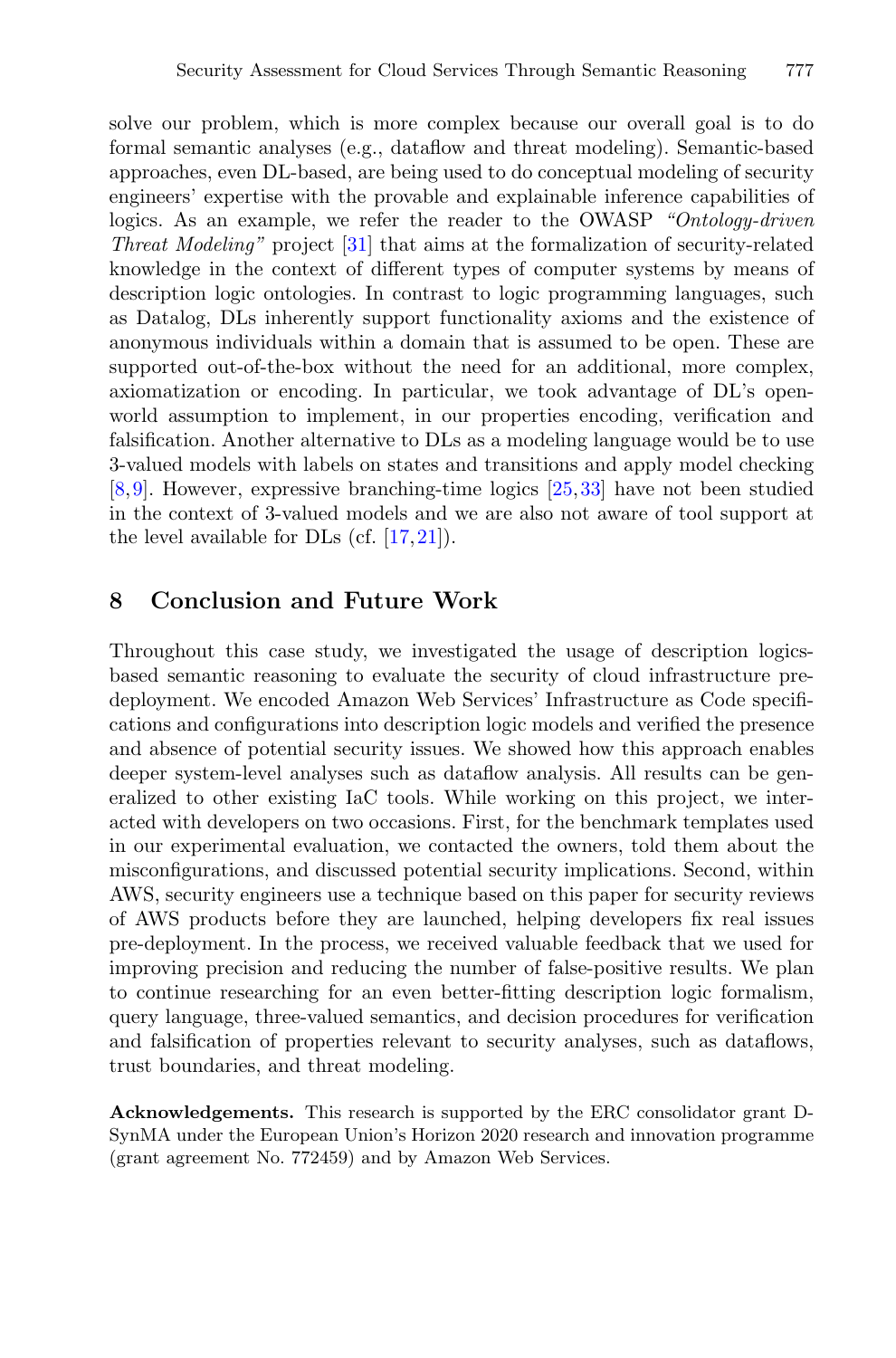## **References**

- <span id="page-11-2"></span>1. Baader, F., Calvanese, D., McGuinness, D.L., Nardi, D., Patel-Schneider, P.F. (eds.): The Description Logic Handbook: Theory, Implementation, and Applications. Cambridge University Press (2003)
- <span id="page-11-3"></span>2. Baader, F., Horrocks, I., Lutz, C., Sattler, U.: An Introduction to Description Logic. Cambridge University Press (2017)
- <span id="page-11-4"></span>3. Baader, F., Horrocks, I., Sattler, U.: Description logics. In: Handbook of Knowledge Representation, Foundations of Artificial Intelligence, vol. 3, pp. 135–179. Elsevier (2008)
- <span id="page-11-7"></span>4. Backes, J., et al.: Reachability analysis for AWS-based networks. In: Dillig, I., Tasiran, S. (eds.) CAV 2019. LNCS, vol. 11562, pp. 231–241. Springer, Cham (2019). [https://doi.org/10.1007/978-3-030-25543-5](https://doi.org/10.1007/978-3-030-25543-5_14) 14
- <span id="page-11-8"></span>5. Backes, J., et al.: Semantic-based automated reasoning for AWS access policies using SMT. In: FMCAD, pp. 1–9. IEEE (2018)
- <span id="page-11-0"></span>6. Binz, T., Breitenbücher, U., Kopp, O., Leymann, F.: TOSCA: portable automated deployment and management of cloud applications. In: Bouguettaya, A., Sheng, Q., Daniel, F. (eds.) Advanced Web Services, pp. 527–549. Springer, New York (2014). [https://doi.org/10.1007/978-1-4614-7535-4](https://doi.org/10.1007/978-1-4614-7535-4_22) 22
- <span id="page-11-9"></span>7. Bouchenak, S., Chockler, G.V., Chockler, H., Gheorghe, G., Santos, N., Shraer, A.: Verifying cloud services: present and future. Operating Syst. Rev. **47**(2), 6–19 (2013)
- <span id="page-11-14"></span>8. Bruns, G., Godefroid, P.: Model checking partial state spaces with 3-valued temporal logics. In: Halbwachs, N., Peled, D. (eds.) CAV 1999. LNCS, vol. 1633, pp. 274–287. Springer, Heidelberg (1999). [https://doi.org/10.1007/3-540-48683-6](https://doi.org/10.1007/3-540-48683-6_25) 25
- <span id="page-11-15"></span>9. Bruns, G., Godefroid, P.: Model checking with multi-valued logics. In: Díaz, J., Karhumäki, J., Lepistö, A., Sannella, D. (eds.) ICALP 2004. LNCS, vol. 3142, pp. 281–293. Springer, Heidelberg (2004). [https://doi.org/10.1007/978-3-540-27836-](https://doi.org/10.1007/978-3-540-27836-8_26) 8 [26](https://doi.org/10.1007/978-3-540-27836-8_26)
- <span id="page-11-12"></span>10. The AWS CloudFormation Linter (2020). [https://github.com/aws](https://github.com/aws-cloudformation/cfn-python-lint)[cloudformation/cfn-python-lint.](https://github.com/aws-cloudformation/cfn-python-lint) Accessed 15 Oct 2020
- <span id="page-11-13"></span>11. The CFnNag Linting Tool (2020). [https://github.com/stelligent/cfn](https://github.com/stelligent/cfn_nag) nag. Accessed 15 Oct 2020
- <span id="page-11-6"></span>12. Challita, S.: Inferring models from Cloud APIs and reasoning over them: a tooled and formal approach. (Inférer des modèles à partir d'APIs cloud et raisonner dessus: une approche outillée et formelle). Ph.D. thesis, Lille University of Science and Technology, France (2018)
- <span id="page-11-11"></span>13. Infrastructure Security, Compliance, and Governance (2020). [http://www.](http://www.cloudconformity.com/) [cloudconformity.com/.](http://www.cloudconformity.com/) Accessed 04 Aug 2020
- <span id="page-11-1"></span>14. CloudFORMAL: Prototype Implementation. [http://github.com/claudiacauli/](http://github.com/claudiacauli/CloudFORMAL) [CloudFORMAL.](http://github.com/claudiacauli/CloudFORMAL) Accessed 15 Oct 2020
- <span id="page-11-5"></span>15. Resource Specification (2020). [https://docs.aws.amazon.com/](https://docs.aws.amazon.com/AWSCloudFormation/latest/UserGuide/cfn-resource-specification.html) [AWSCloudFormation/latest/UserGuide/cfn-resource-specification.html.](https://docs.aws.amazon.com/AWSCloudFormation/latest/UserGuide/cfn-resource-specification.html) Accessed 13 Aug 2020
- <span id="page-11-10"></span>16. Cook, B.: Formal reasoning about the security of Amazon web services. In: Chockler, H., Weissenbacher, G. (eds.) CAV 2018. LNCS, vol. 10981, pp. 38–47. Springer, Cham (2018). [https://doi.org/10.1007/978-3-319-96145-3](https://doi.org/10.1007/978-3-319-96145-3_3) 3
- <span id="page-11-16"></span>17. D'Ippolito, N., Fischbein, D., Chechik, M., Uchitel, S.: MTSA: the modal transition system analyser. In: ASE, pp. 475–476. IEEE Computer Society (2008)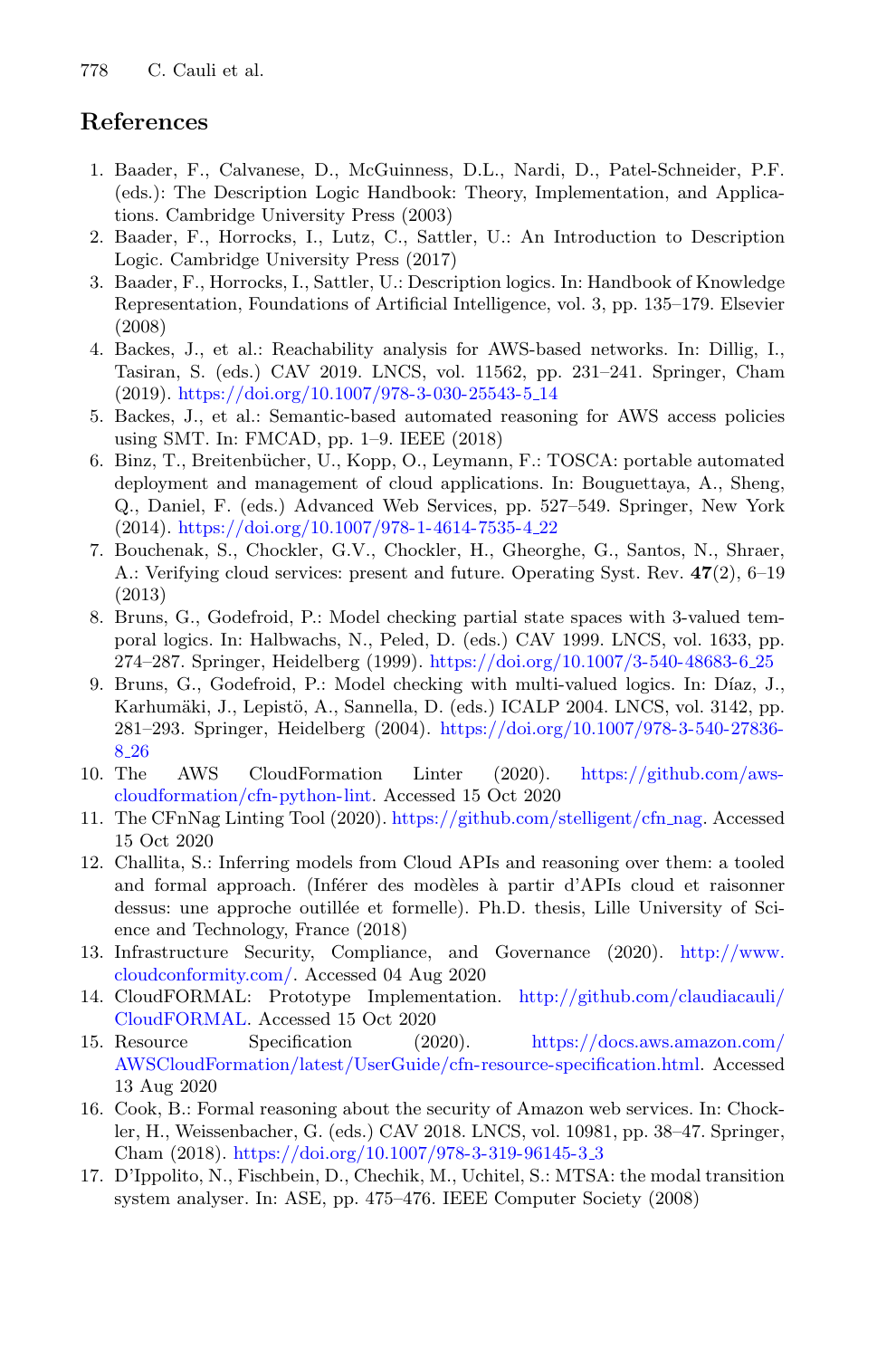- <span id="page-12-7"></span>18. Glimm, B., Horrocks, I., Motik, B., Stoilos, G., Wang, Z.: Hermit: An OWL 2 reasoner. J. Autom. Reason. **53**(3), 245–269 (2014)
- <span id="page-12-3"></span>19. Google Deployment Manager. [https://cloud.google.com/deployment-manager.](https://cloud.google.com/deployment-manager) Accessed 28 Jan 2021
- <span id="page-12-4"></span>20. Grau, B.C., Horrocks, I., Motik, B., Parsia, B., Patel-Schneider, P.F., Sattler, U.: OWL 2: the next step for OWL. J. Web Semant. **6**(4), 309–322 (2008)
- <span id="page-12-21"></span>21. Gurfinkel, A., Wei, O., Chechik, M.: Yasm: a software model-checker for verification and refutation. In: Ball, T., Jones, R.B. (eds.) CAV 2006. LNCS, vol. 4144, pp. 170–174. Springer, Heidelberg (2006). [https://doi.org/10.1007/11817963](https://doi.org/10.1007/11817963_18) 18
- <span id="page-12-13"></span>22. Horridge, M., Bechhofer, S.: The OWL API: a Java API for OWL ontologies. Semant. Web **2**(1), 11–21 (2011)
- <span id="page-12-5"></span>23. Horrocks, I., Patel-Schneider, P.F., van Harmelen, F.: From SHIQ and RDF to OWL: the making of a web ontology language. J. Web Semant. **1**(1), 7–26 (2003)
- <span id="page-12-11"></span>24. Krötzsch, M., Simancik, F., Horrocks, I.: A description logic primer. CoRR abs/1201.4089 (2012)
- <span id="page-12-19"></span>25. Kupferman, O., Grumberg, O.: Buy one, get one free!!! J. Log. Comput. **6**(4), 523–539 (1996)
- <span id="page-12-16"></span>26. McGuinness, D.L., Resnick, L.A., Isbell, C.L., Jr.: Description logic in practice: a classic application. In: IJCAI, pp. 2045–2046. Morgan Kaufmann (1995)
- <span id="page-12-17"></span>27. McGuinness, D.L., Wright, J.R.: Conceptual modelling for configuration: a description logic-based approach. AI EDAM **12**(4), 333–344 (1998)
- <span id="page-12-2"></span>28. Microsoft Azure Resource Manager (2020). [https://azure.microsoft.com/en-us/](https://azure.microsoft.com/en-us/features/resource-manager/) [features/resource-manager/.](https://azure.microsoft.com/en-us/features/resource-manager/) Accessed 28 Jan 2021
- <span id="page-12-0"></span>29. Morris, K.: Infrastructure as Code: Managing Servers in the Cloud. O'Reilly Media, Inc. (2016)
- <span id="page-12-8"></span>30. Musen, M.A.: The protégé project: a look back and a look forward. AI Matters **1**(4), 4–12 (2015)
- <span id="page-12-18"></span>31. OWASP Ontology-driven Threat Modeling. [https://github.com/OWASP/OdTM.](https://github.com/OWASP/OdTM) Accessed 14 May 2021
- <span id="page-12-6"></span>32. Patel-Schneider, P., Grau, B.C., Motik, B.: OWL 2 web ontology language direct semantics (second edition). W3C recommendation, W3C (December 2012). [http://](http://www.w3.org/TR/2012/REC-owl2-direct-semantics-20121211/) [www.w3.org/TR/2012/REC-owl2-direct-semantics-20121211/](http://www.w3.org/TR/2012/REC-owl2-direct-semantics-20121211/)
- <span id="page-12-20"></span>33. Sattler, U., Vardi, M.Y.: The hybrid  $\mu$ -calculus. In: Goré, R., Leitsch, A., Nipkow, T. (eds.) IJCAR 2001. LNCS, vol. 2083, pp. 76–91. Springer, Heidelberg (2001). [https://doi.org/10.1007/3-540-45744-5](https://doi.org/10.1007/3-540-45744-5_7) 7
- <span id="page-12-12"></span>34. Schmidt-Schauß, M., Smolka, G.: Attributive concept descriptions with complements. Artif. Intell. **48**(1), 1–26 (1991)
- <span id="page-12-14"></span>35. Multi-cloud Security Auditing Tool (2020). [http://github.com/nccgroup/](http://github.com/nccgroup/ScoutSuite) [ScoutSuite.](http://github.com/nccgroup/ScoutSuite) Accessed 4 Aug 2020
- <span id="page-12-9"></span>36. Sirin, E., Parsia, B., Grau, B.C., Kalyanpur, A., Katz, Y.: Pellet: a practical OWL-DL reasoner. J. Web Semant. **5**(2), 51–53 (2007)
- <span id="page-12-1"></span>37. Terraform. [https://www.terraform.io/.](https://www.terraform.io/) Accessed 28 Jan 2021
- <span id="page-12-15"></span>38. Static Analysis Security Scanner for Terraform (2020). [https://tfsec.dev/.](https://tfsec.dev/) Accessed 10 May 2021
- <span id="page-12-10"></span>39. Tsarkov, D., Horrocks, I.: FaCT++ description logic reasoner: system description. In: Furbach, U., Shankar, N. (eds.) IJCAR 2006. LNCS (LNAI), vol. 4130, pp. 292–297. Springer, Heidelberg (2006). [https://doi.org/10.1007/11814771](https://doi.org/10.1007/11814771_26) 26